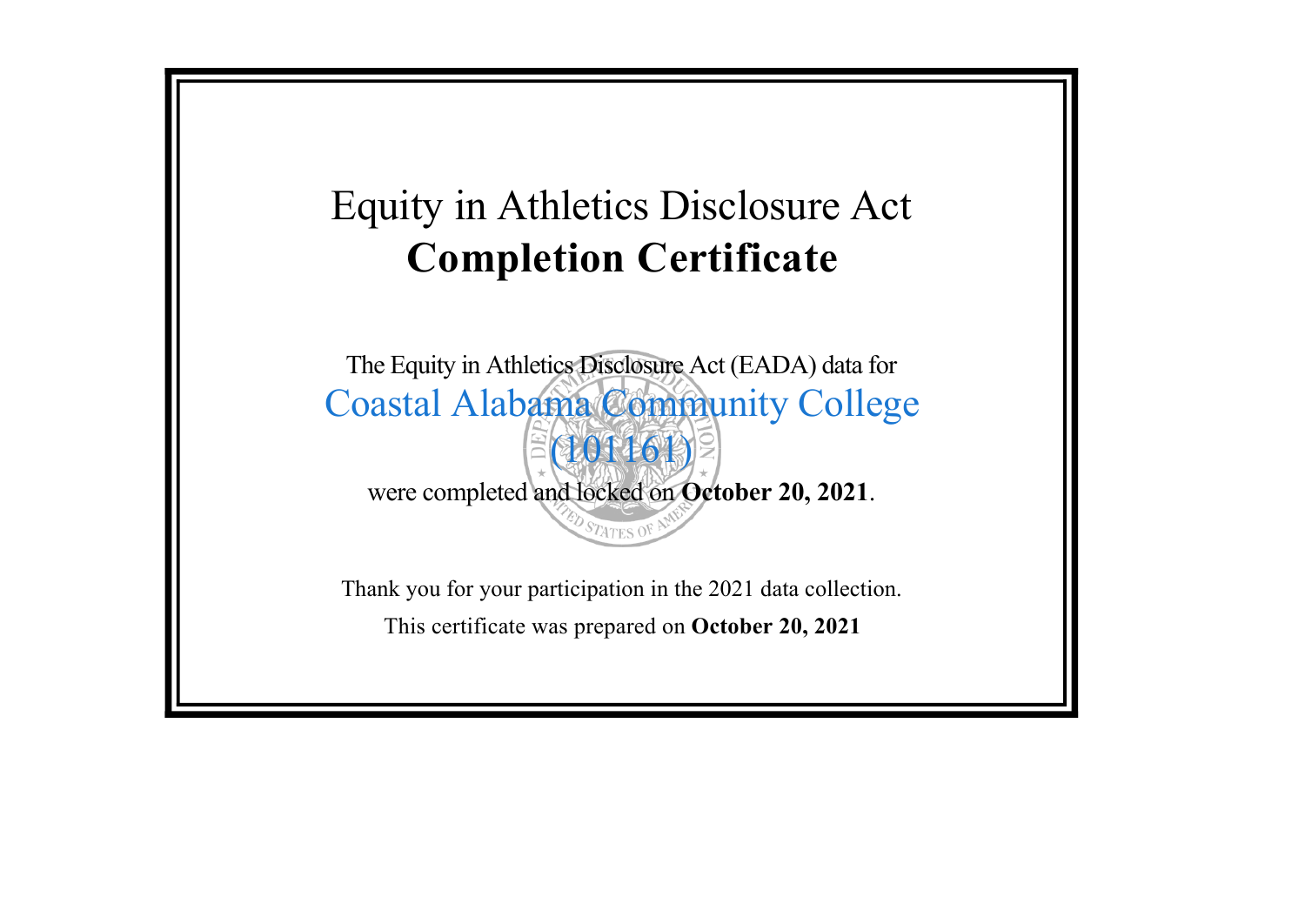L

# Printable Read-Only Institution Forms

## Registration

#### First Name

Daniel

Last Name

Head

Title

Athletic Director

Address 1

1900 Highway 31 South

Address 2 *(Optional)*

**City** 

| <b>Bay Minet</b><br>$\overline{\phantom{0}}$ |  |  |
|----------------------------------------------|--|--|
|                                              |  |  |

State

Alabama

ZIP Code

36507

Phone

2515758259

Extension *(Optional)*

Fax *(Optional)*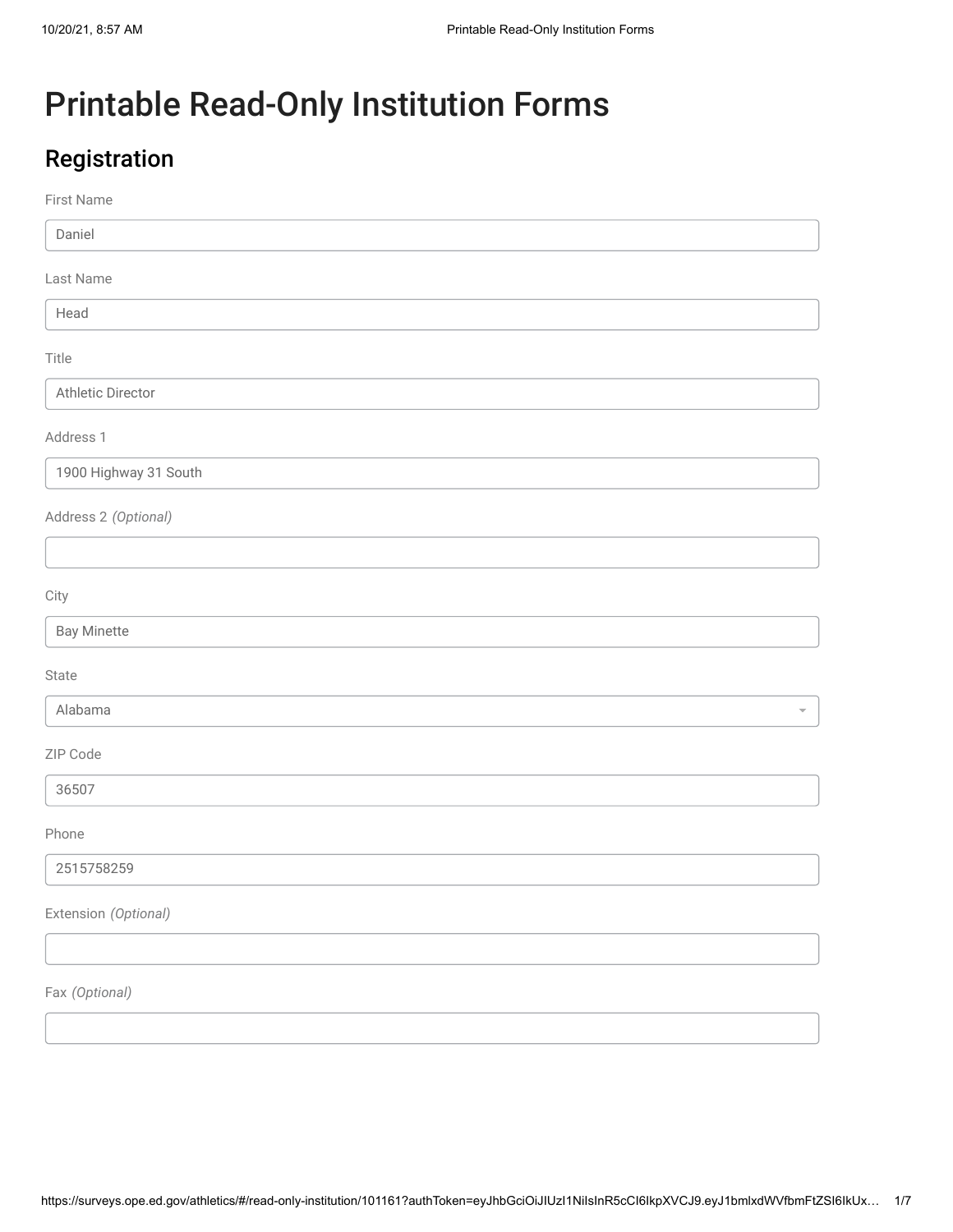E-mail Address

daniel.head@coastalalabama.edu

Comment

*\* Please use this box if you would like to provide additional contact information such as a cell phone number or the best time to reach you if there are questions about your survey. Also, if the person listed above is not the person who enters the data, please provide the name and contact information for the person who enters the data. This information is for the survey help desk staff only. It will not be seen by the public.*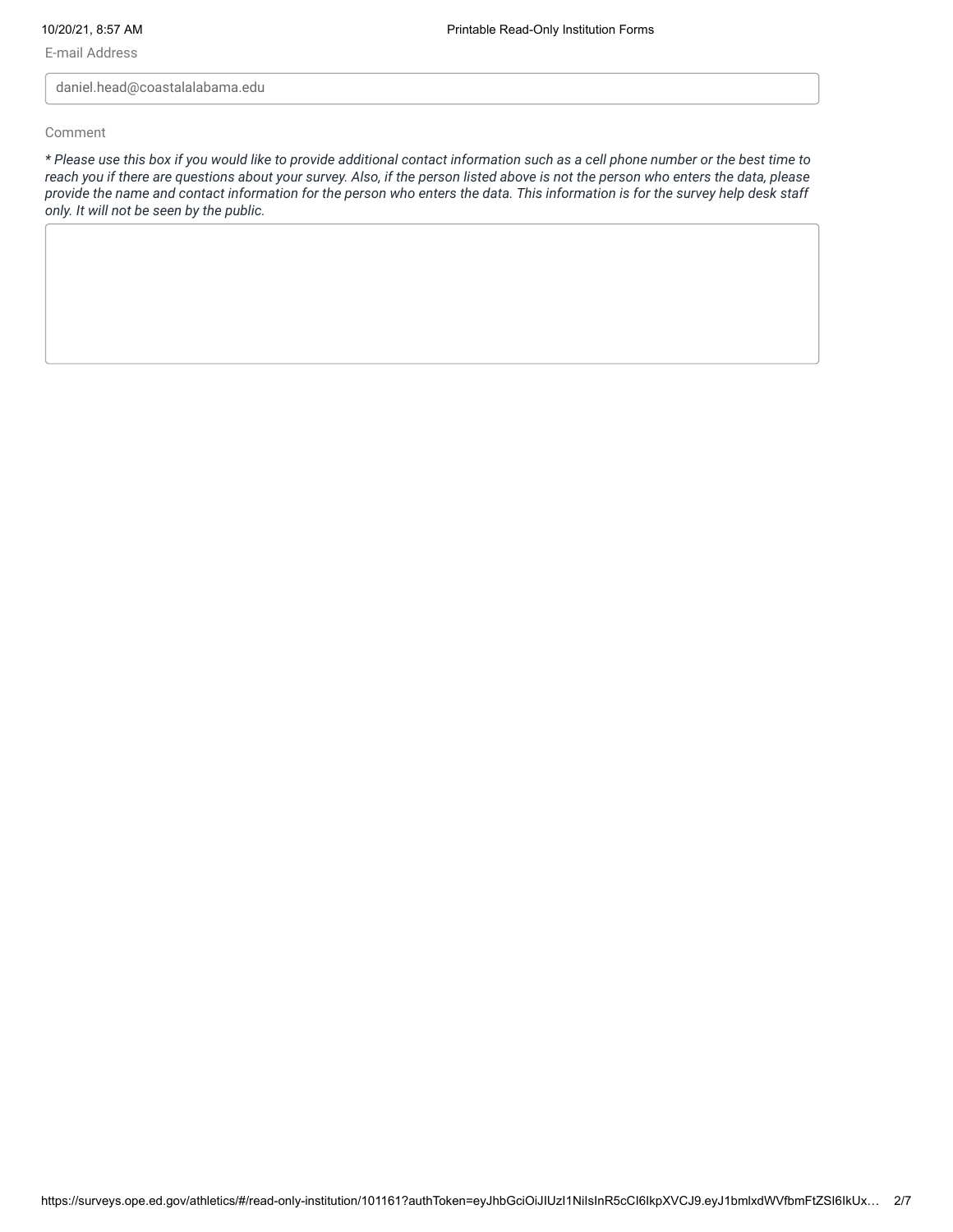### General Information

#### Institution Name : Coastal Alabama Community College

Address 1

| 1900 US Highway 31 South          |         |                                        |  |
|-----------------------------------|---------|----------------------------------------|--|
| Address 2 (Optional)              |         |                                        |  |
|                                   |         |                                        |  |
| City                              | State   | ZIP Code                               |  |
| <b>Bay Minette</b>                | Alabama | 36507-2698<br>$\overline{\phantom{m}}$ |  |
| Phone                             |         | Extension (Optional)                   |  |
| $(251) 580 - 2100$                |         |                                        |  |
| Institution Name Alias (Optional) |         |                                        |  |
|                                   |         |                                        |  |
|                                   |         |                                        |  |
|                                   |         |                                        |  |
|                                   |         |                                        |  |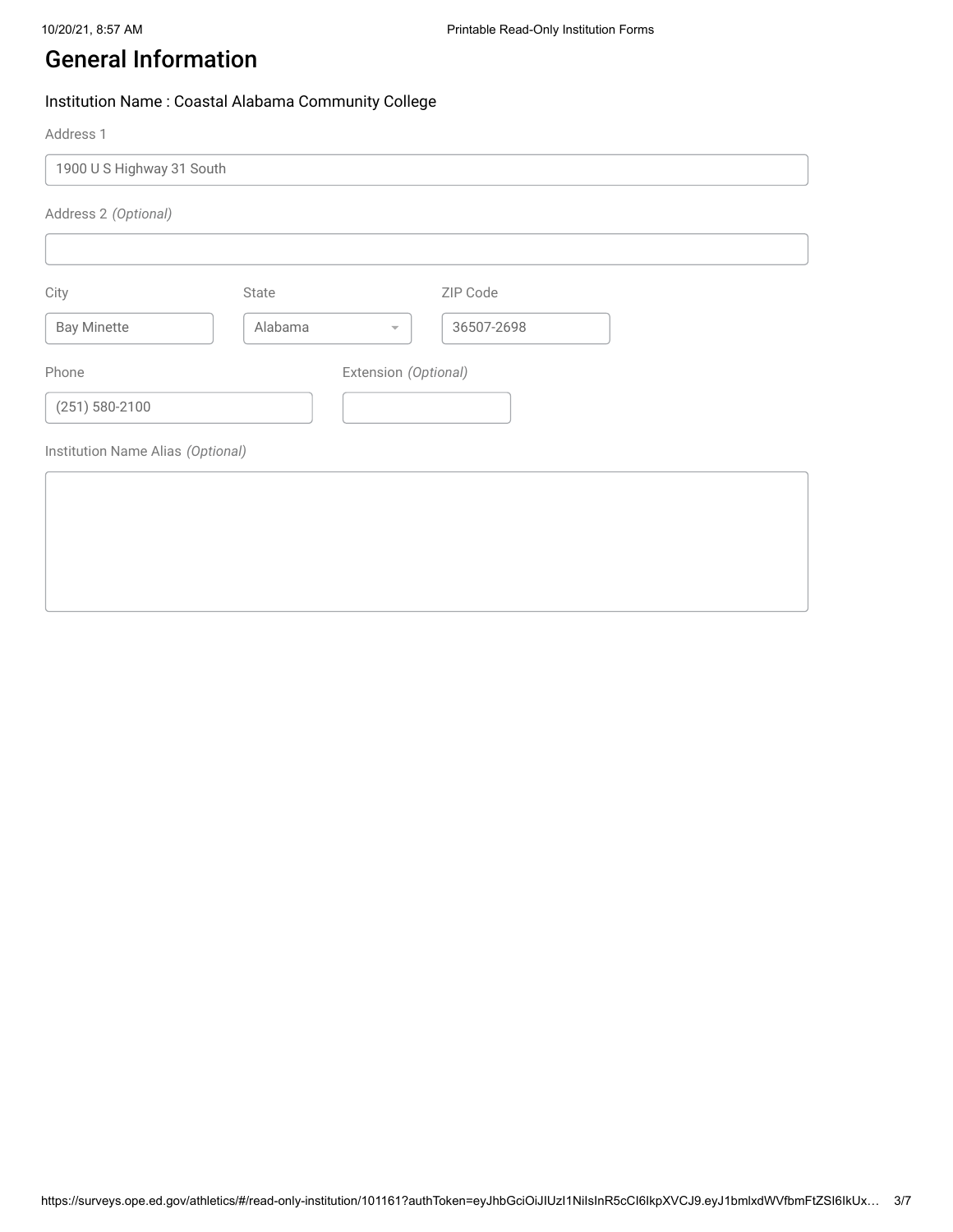### Athletic Department

Athletic Director Name

| Daniel Head            |         |                         |          |  |
|------------------------|---------|-------------------------|----------|--|
| Address 1              |         |                         |          |  |
| 1900 U.S. Highway 31 S |         |                         |          |  |
| Address 2 (Optional)   |         |                         |          |  |
|                        |         |                         |          |  |
| City                   | State   |                         | ZIP Code |  |
| <b>Bay Minette</b>     | Alabama | $\overline{\mathbf{v}}$ | 36507    |  |
| Phone                  |         | Extension (Optional)    |          |  |
| $(251) 575 - 8259$     |         |                         |          |  |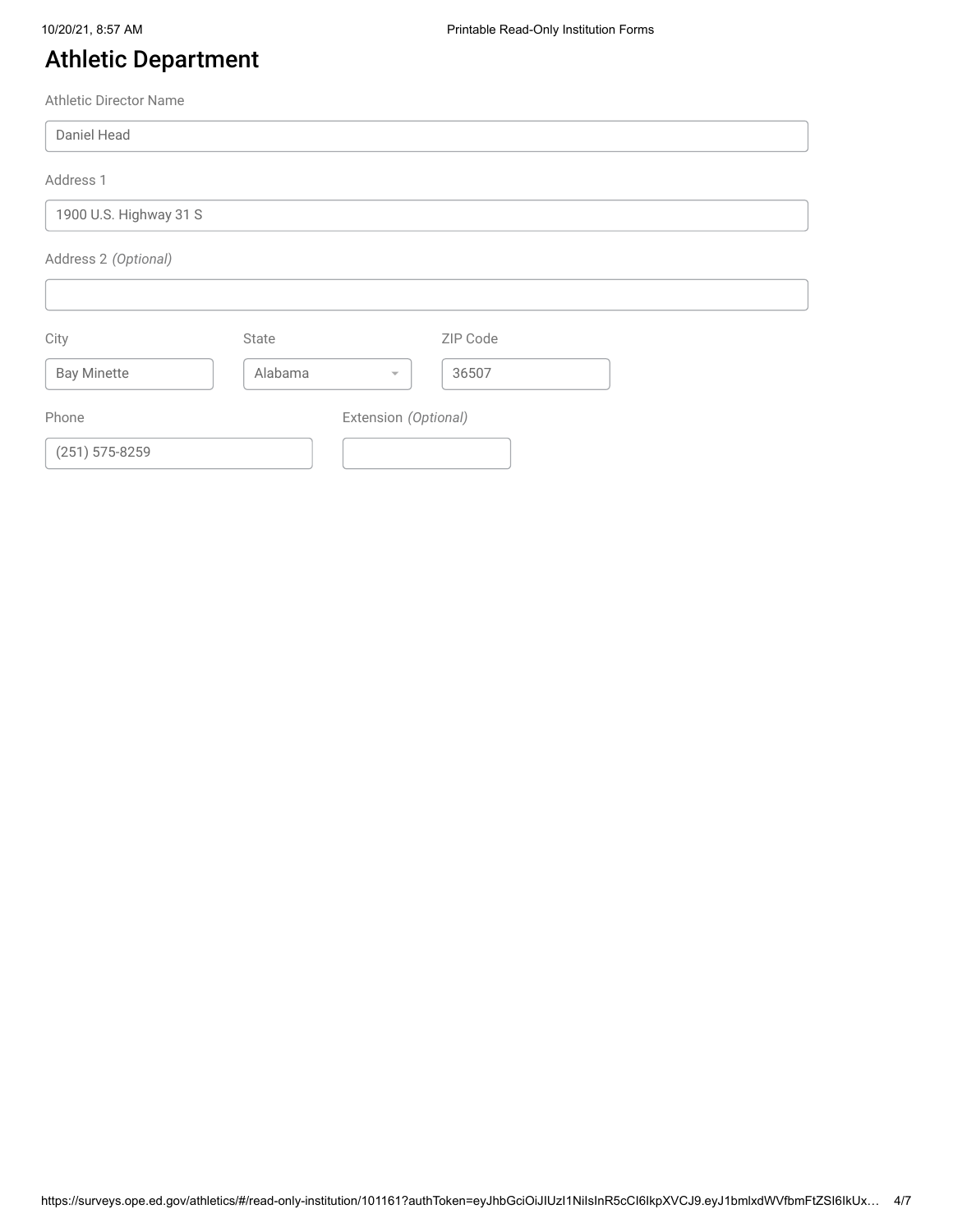## Chief Administrative Officer

| Admin Name                       | Title                |                    |
|----------------------------------|----------------------|--------------------|
| <b>Craig Pouncey</b>             |                      | President          |
| <b>Admin Email</b>               |                      |                    |
| craig.pouncey@coastalalabama.edu |                      |                    |
| Phone                            | Extension (Optional) | Fax (Optional)     |
| $(251) 580 - 2261$               |                      | $(251) 580 - 2253$ |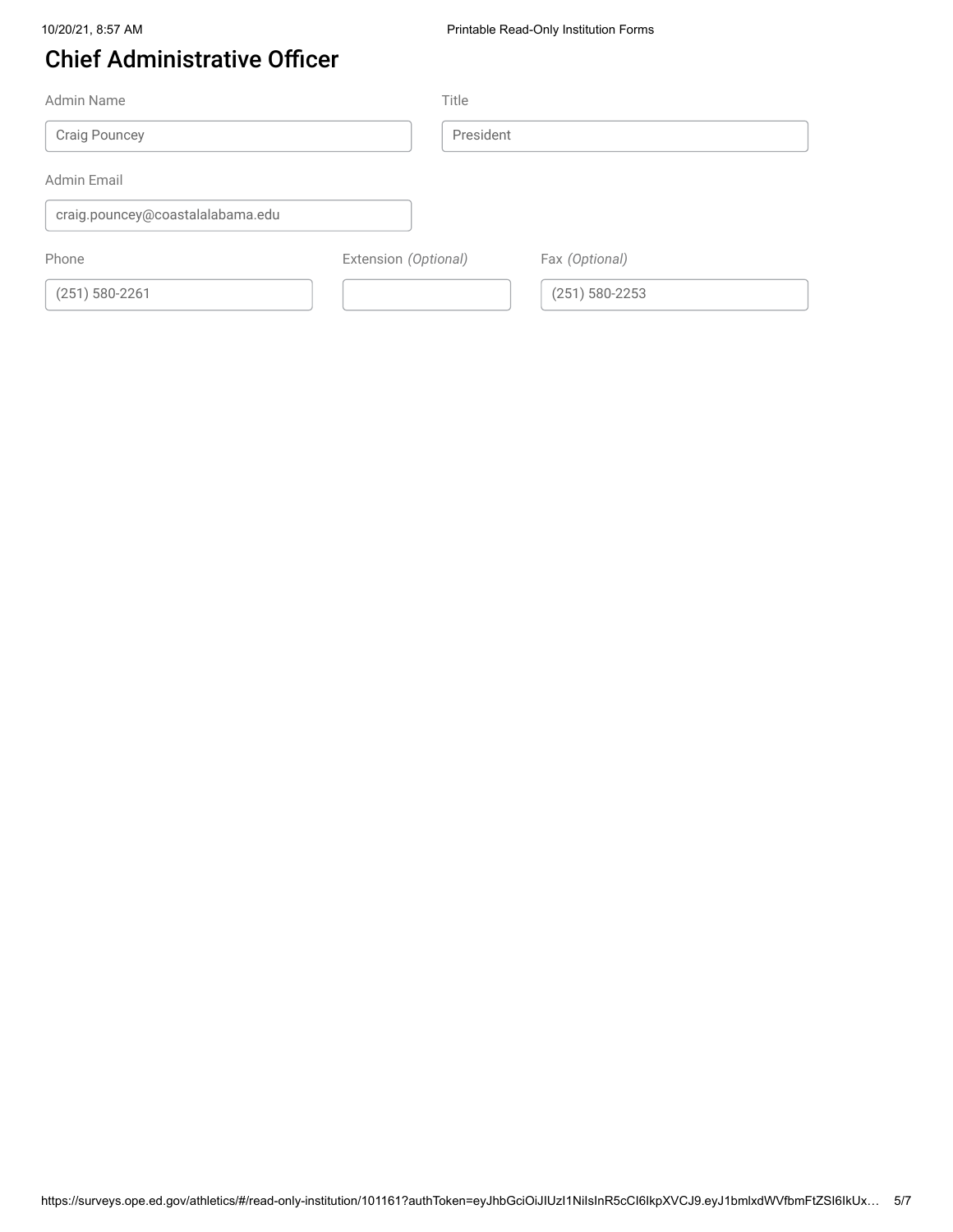### EADA General

#### **Designated Reporting Year**

*\*Note: The reporting period must be 12 months. The dates for the reporting year should be consistent from year to year.*

| Begins: |           | Ends: |     |      |
|---------|-----------|-------|-----|------|
| 10/01   | ٠<br>2020 | 09/30 | . . | 2021 |
|         |           |       |     |      |

#### **Number of Full-time Undergraduates by Gender**

The numbers below were reported on your institution's 2020-21 IPEDS Survey and should not be changed unless they were reported incorrectly to IPEDS. The numbers indicate the full-time certificate or degree-seeking total. If the numbers are incorrect, please call the EADA Help Desk.

|                                                                           |                                                                         | <b>Number</b>          | <b>Percent</b> |
|---------------------------------------------------------------------------|-------------------------------------------------------------------------|------------------------|----------------|
| Male full-time undergraduates                                             |                                                                         | 1116                   | 41%            |
| Female full-time undergraduates                                           |                                                                         | 1625                   | 59%            |
| Total full-time undergraduates                                            |                                                                         | 2741                   | 100%           |
| Athletic Sanctioning Body for the Designated Reporting Year (select one): |                                                                         |                        |                |
| ◯ NCAA Division I-FBS                                                     | ◯ NAIA Division I                                                       | ◯ CCCAA                |                |
| ◯ NCAA Division I-FCS                                                     | ◯ NAIA Division II                                                      | $\bigcirc$ NWAC        |                |
| OthNOA45Division I without football                                       | ◯ NJCAA Division I                                                      | ◯ USCAA                |                |
| NCAA Division II with football                                            | <b>NJCAA Division II</b><br>$\left(\begin{array}{c} \end{array}\right)$ | $\bigcirc$ Independent |                |
| ◯ NCAA Division II without football                                       | ◯ NJCAA Division III                                                    | Other                  |                |
| ◯ NCAA Division III with football                                         | O NCCAA Division I                                                      |                        |                |
| ◯ NCAA Division III without football                                      | <b>NCCAA Division II</b>                                                |                        |                |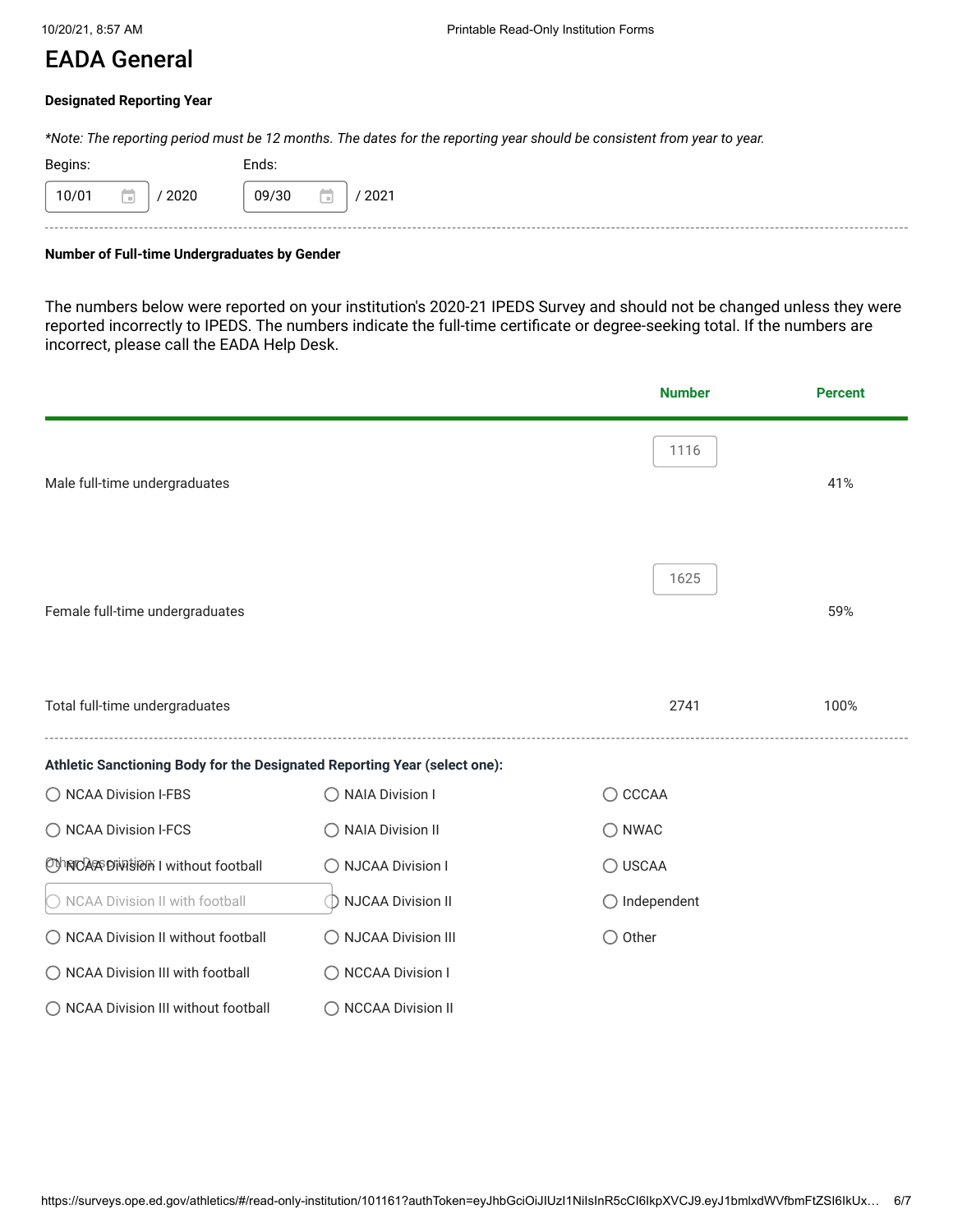### Update Status

Date Completed: Not Updated: Not Updated: Not Updated: Not Updated: Not Updated: Not Updated: Not Updated: Not Updated: Not Updated: Not Updated: Not Updated: Not Updated: Not Updated: Not Updated: Not Updated: Not Updated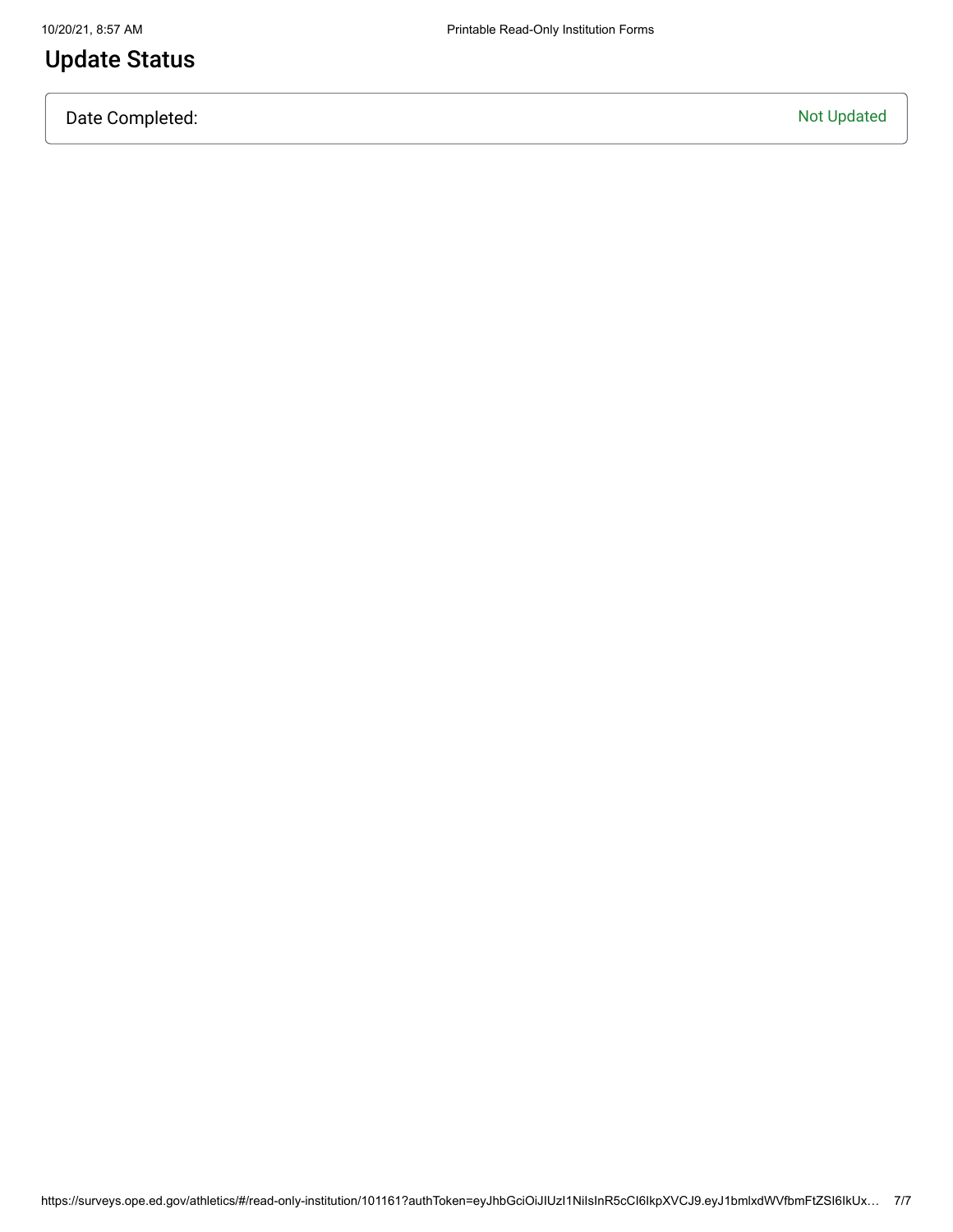# 2021 EADA Survey

Institution: (101161) User ID: E1011611

Screening Questions

Please answer these questions carefully as your responses will determine which subsequent data entry screens are appropriate for your institution.

#### **1. How will you report Operating (Game-day) Expenses?**

| $\odot$ | By Team |  | Per Participant |
|---------|---------|--|-----------------|
|---------|---------|--|-----------------|

#### **2. Select the type of varsity sports teams at your institution.**

| Men's Teams      |
|------------------|
| Women's<br>Teams |

 $\Box$ Coed Teams

#### **3. Do any of your teams have assistant coaches?**

| $\odot$ | Yes                    |                  |
|---------|------------------------|------------------|
|         | $\blacktriangledown$   | Men's Teams      |
|         | $\vert\checkmark\vert$ | Women's<br>Teams |
|         |                        | Coed Teams       |
|         | No                     |                  |
|         |                        |                  |

If you save the data on this screen, then return to the screen to make changes, note the following:

1) If you select an additional type of team remember to include associated data for that type of team on subsequent screens;

2) If you delete a type of team but have already entered associated data on other screens, all associated data for that type of team will be deleted from subsequent screens. However, because the survey system has to recalculate the totals, you must re-save every screen.

### Sports Selection - Men's and Women's Teams

Select the varsity sports teams at your institution. **Sport Men's Women's Sport Men's Women's** Archery  $\square$  Badminton  $\Box$  $\Box$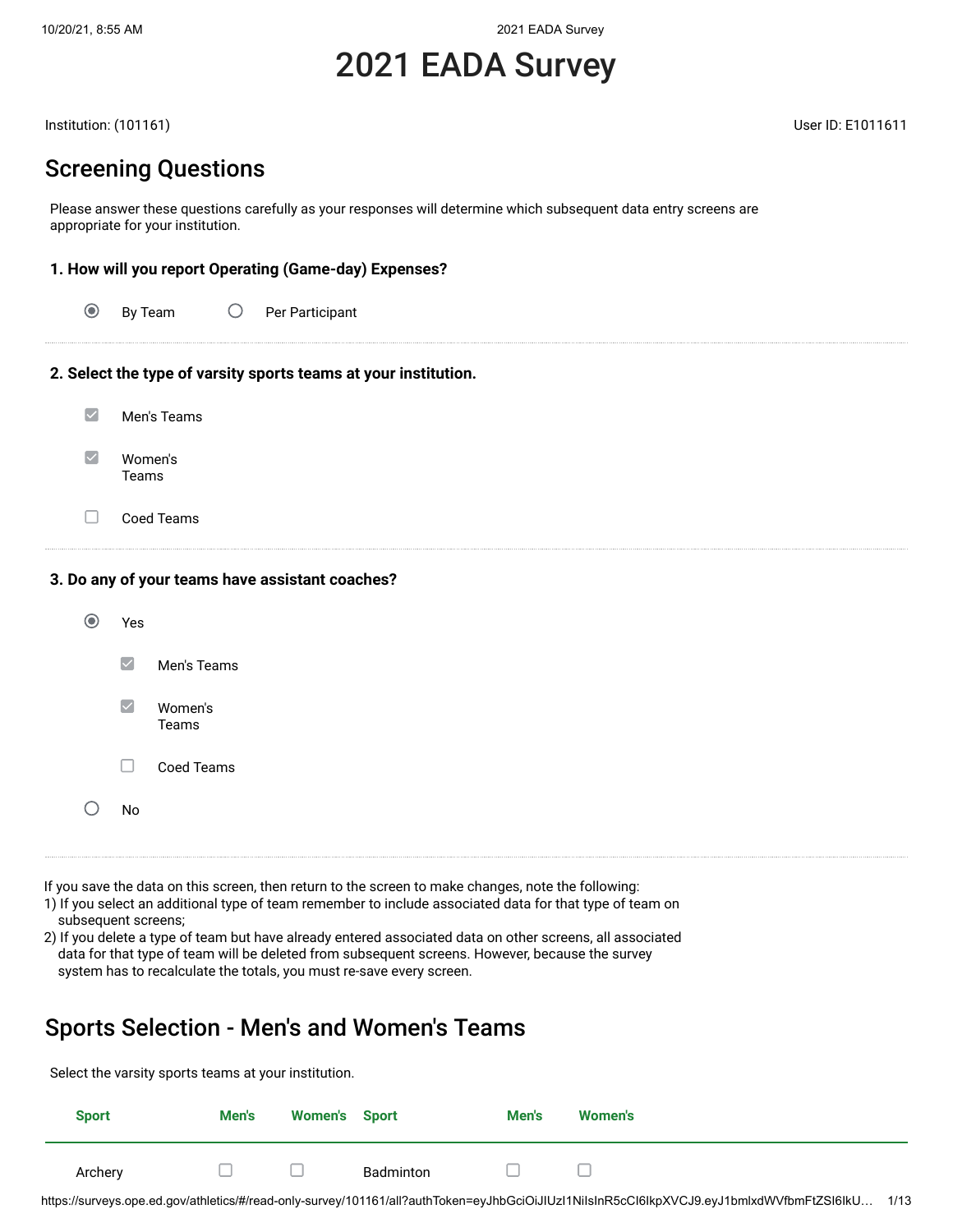| Baseball                                                  | $\checkmark$         |                        | Basketball                                              |              |  |
|-----------------------------------------------------------|----------------------|------------------------|---------------------------------------------------------|--------------|--|
| <b>Beach Volleyball</b>                                   |                      | п                      | <b>Bowling</b>                                          |              |  |
| <b>Cross Country</b>                                      |                      |                        | Diving                                                  |              |  |
| Equestrian                                                |                      |                        | Fencing                                                 |              |  |
| Field Hockey                                              |                      |                        | Football                                                |              |  |
| Golf                                                      | $\blacktriangledown$ |                        | Gymnastics                                              |              |  |
| Ice Hockey                                                |                      |                        | Lacrosse                                                |              |  |
| Rifle                                                     |                      |                        | Rodeo                                                   |              |  |
| Rowing                                                    |                      |                        | Sailing                                                 |              |  |
| Skiing                                                    |                      |                        | Soccer                                                  |              |  |
| Softball                                                  |                      | $\vert\downarrow\vert$ | Squash                                                  |              |  |
| Swimming                                                  |                      |                        | Swimming and Diving<br>(combined)                       |              |  |
| Synchronized<br>Swimming                                  |                      |                        | <b>Table Tennis</b>                                     |              |  |
| <b>Team Handball</b>                                      |                      |                        | Tennis                                                  | $\checkmark$ |  |
| <b>Track and Field</b><br>(Indoor)                        |                      |                        | <b>Track and Field</b><br>(Outdoor)                     |              |  |
| Track and Field and<br><b>Cross Country</b><br>(combined) |                      |                        | Volleyball                                              |              |  |
| Water Polo                                                |                      |                        | Weight Lifting                                          |              |  |
| Wrestling                                                 |                      |                        | Other Sports (Specify<br>sports in the caveat<br>box.)* |              |  |

#### **Caveat:**

The caveat on this screen is for internal use and does not appear on the EADA Dissemination Website (public site). If you want information to appear on the public site, enter it on the Athletic Participation screen.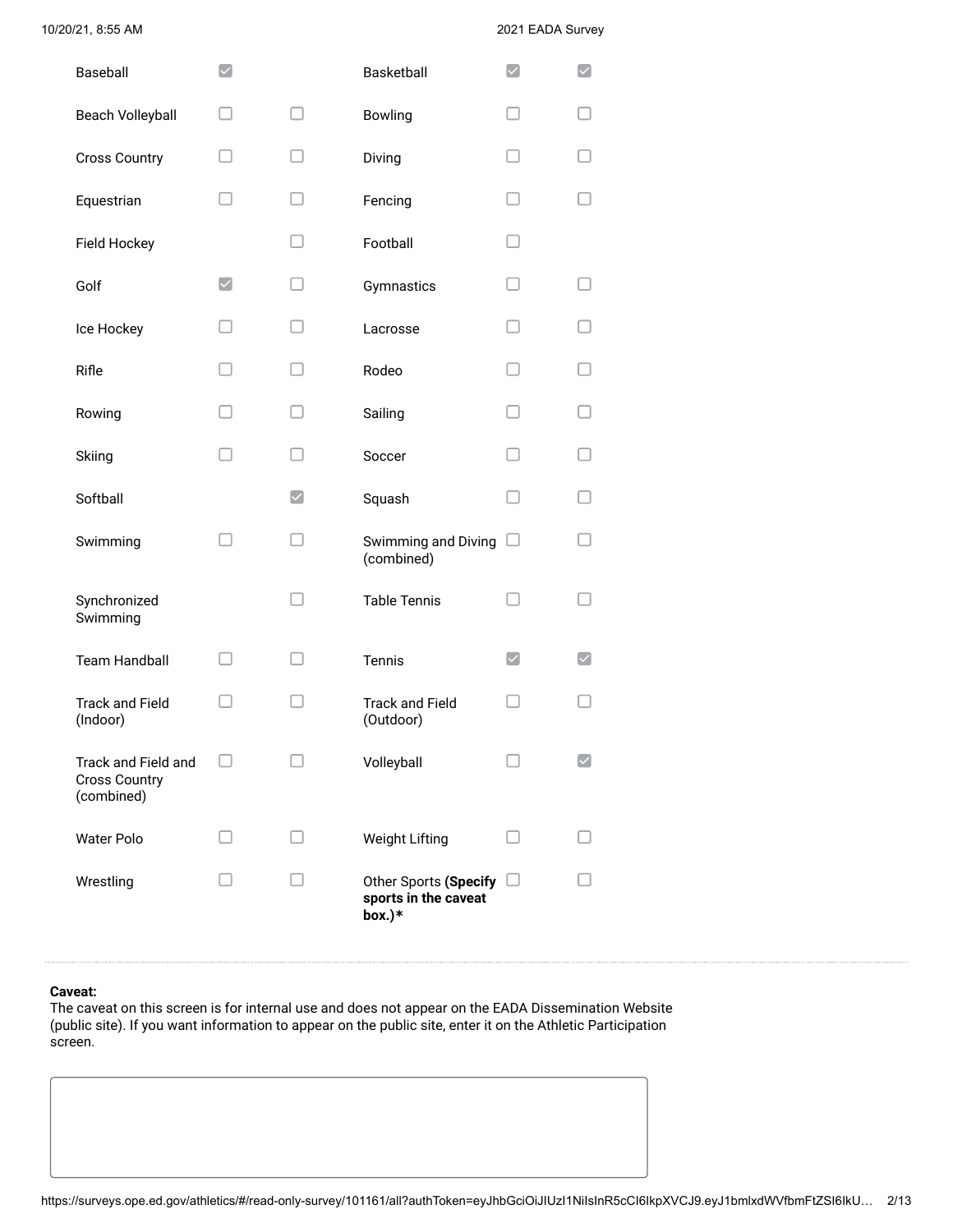**\*** If you indicated in the caveat box that your other sports are Dancing and/or Cheerleading, please specify in the caveat box that these are competitive varsity teams (i.e., not pep squads).

If you save the data on this screen, then return to the screen to make changes, note the following:

- 1) If you select an additional team remember to include associated data for that sport on subsequent screens;
- 2) If you delete a sport but have already entered associated data on other screens, all associated data for that sport will be deleted from subsequent screens. However, because the survey system has to recalculate the totals, you must re-save every screen.

### Athletics Participation - Men's and Women's Teams

Enter the number of participants as of the day of the first scheduled contest.

| <b>Varsity Teams</b>                                                                                                                                                          | <b>Men's Teams</b> | <b>Women's Teams</b> |  |
|-------------------------------------------------------------------------------------------------------------------------------------------------------------------------------|--------------------|----------------------|--|
| Baseball                                                                                                                                                                      | 108                |                      |  |
| Basketball                                                                                                                                                                    | 33                 | 27                   |  |
| Golf                                                                                                                                                                          | 9                  |                      |  |
| Softball                                                                                                                                                                      |                    | 65                   |  |
| Tennis                                                                                                                                                                        | $\,8\,$            | 6                    |  |
| Volleyball                                                                                                                                                                    |                    | 24                   |  |
| <b>Total Participants Men's and Women's Teams</b>                                                                                                                             | 158                | 122                  |  |
| <b>Unduplicated Count of Participants</b><br>(This is a head count. If an individual participates on<br>more than one team, count that individual only once on<br>this line.) | 157                | 122                  |  |

#### CAVEAT

(For each men's or women's team that includes opposite sex participants, specify the number of male and the number of female students on that team in this caveat box. This does not apply for coed teams. Additionally, provide any other clarifying information here.)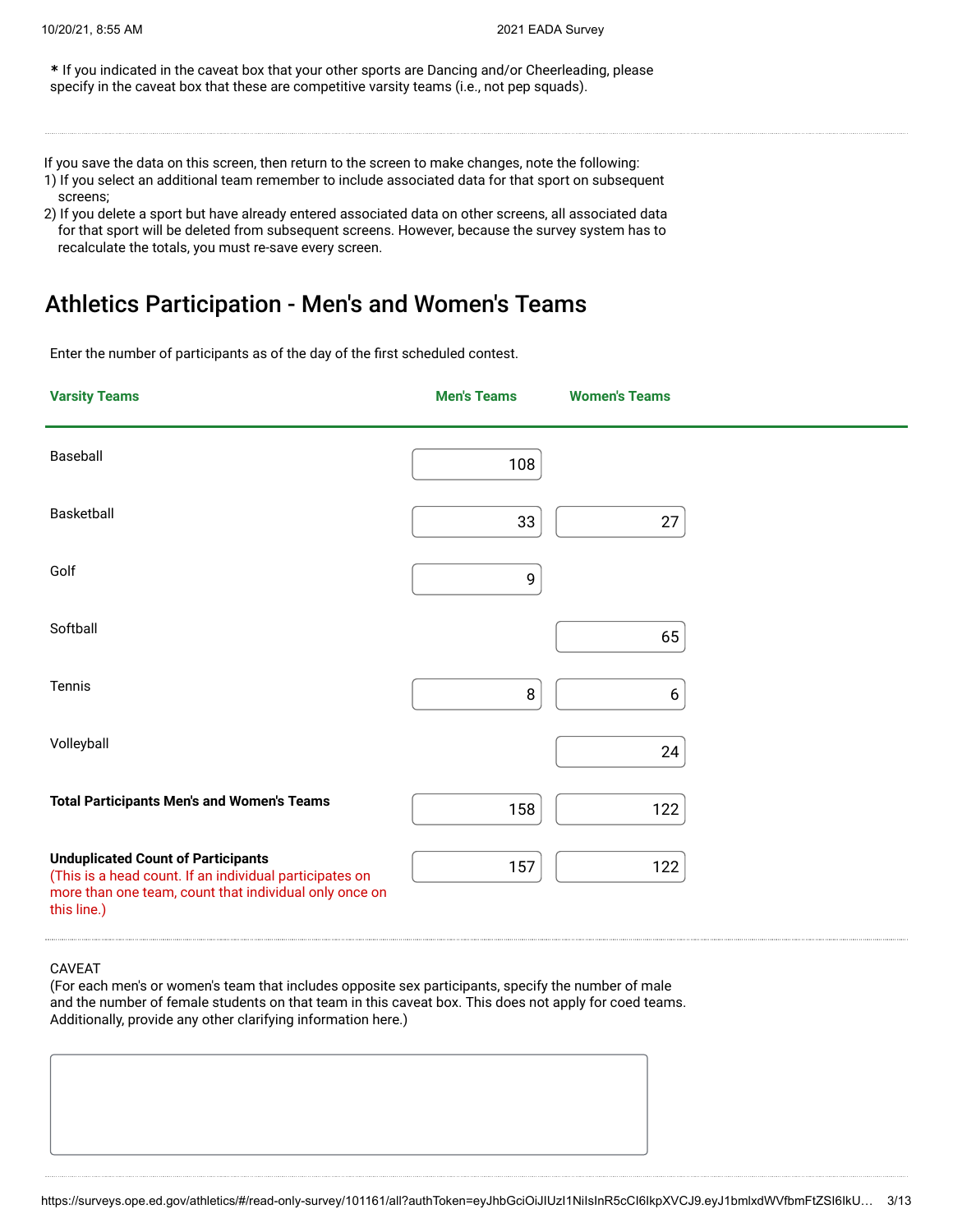If you save the data on this screen, then return to the screen to make changes, please note you must resave every screen because the survey system has to recalculate the totals.

### Head Coaches - Men's Teams

For each men's team, indicate whether the head coach is male or female, was assigned to the team on a full-time or part-time basis, and whether the coach was employed by the institution on a full-time basis or on a part-time or volunteer basis, by entering a 1 in the appropriate field.

The Swimming and Diving (combined) fields allow up to 2 head coaches. The Track and Field and Cross Country (combined) fields allow up to 3.

|                                    | <b>Male Head Coaches</b>                                        |                                                          |                                                            |                                    | <b>Female Head Coaches</b>                                      |                                                          |                                                            |                                    |                                   |
|------------------------------------|-----------------------------------------------------------------|----------------------------------------------------------|------------------------------------------------------------|------------------------------------|-----------------------------------------------------------------|----------------------------------------------------------|------------------------------------------------------------|------------------------------------|-----------------------------------|
| <b>Varsity Teams</b>               | Assigned<br>to Team<br>on a<br><b>Full-Time</b><br><b>Basis</b> | Assigned<br>to Team<br>on a<br>Part-Time<br><b>Basis</b> | Full-Time Part-Time<br>Institution Institution<br>Employee | Employee<br><b>or</b><br>Volunteer | Assigned<br>to Team<br>on a<br><b>Full-Time</b><br><b>Basis</b> | Assigned<br>to Team<br>on a<br>Part-Time<br><b>Basis</b> | Full-Time Part-Time<br>Institution Institution<br>Employee | Employee<br><b>or</b><br>Volunteer | <b>Total</b><br>Head<br>Coaches   |
| Baseball                           |                                                                 | 3                                                        |                                                            | $\overline{2}$                     |                                                                 |                                                          |                                                            |                                    | 3<br>$\left( \frac{2}{2} \right)$ |
| Basketball                         |                                                                 | 3                                                        | $\sqrt{3}$                                                 |                                    |                                                                 |                                                          |                                                            |                                    | 3<br>$\left( \frac{3}{2} \right)$ |
| Golf                               |                                                                 |                                                          |                                                            |                                    |                                                                 | 1                                                        |                                                            | $\mathbf{1}$                       | 1                                 |
| <b>Tennis</b>                      |                                                                 | 1                                                        | 1                                                          |                                    |                                                                 |                                                          |                                                            |                                    | 1                                 |
| Coaching<br><b>Position Totals</b> | $\mathbf 0$                                                     | 7                                                        | 5                                                          | $\mathbf{2}$                       | $\mathbf 0$                                                     | 1                                                        | $\mathbf 0$                                                | 1                                  | 8                                 |
| <b>CAVEAT</b>                      |                                                                 |                                                          |                                                            |                                    |                                                                 |                                                          |                                                            |                                    |                                   |

| <b>Head Coaches - Women's Teams</b> |
|-------------------------------------|
|                                     |

For each women's team, indicate whether the head coach is male or female, was assigned to the team on a full-time or part-time basis, and whether the coach was employed by the institution on a full-time basis or on a part-time or volunteer basis, by entering a 1 in the appropriate field. The Swimming and Diving (combined) fields allow up to 2 head coaches. The Track and Field and Cross Country (combined) fields allow up to 3.

**Male Head Coaches Female Head Coaches**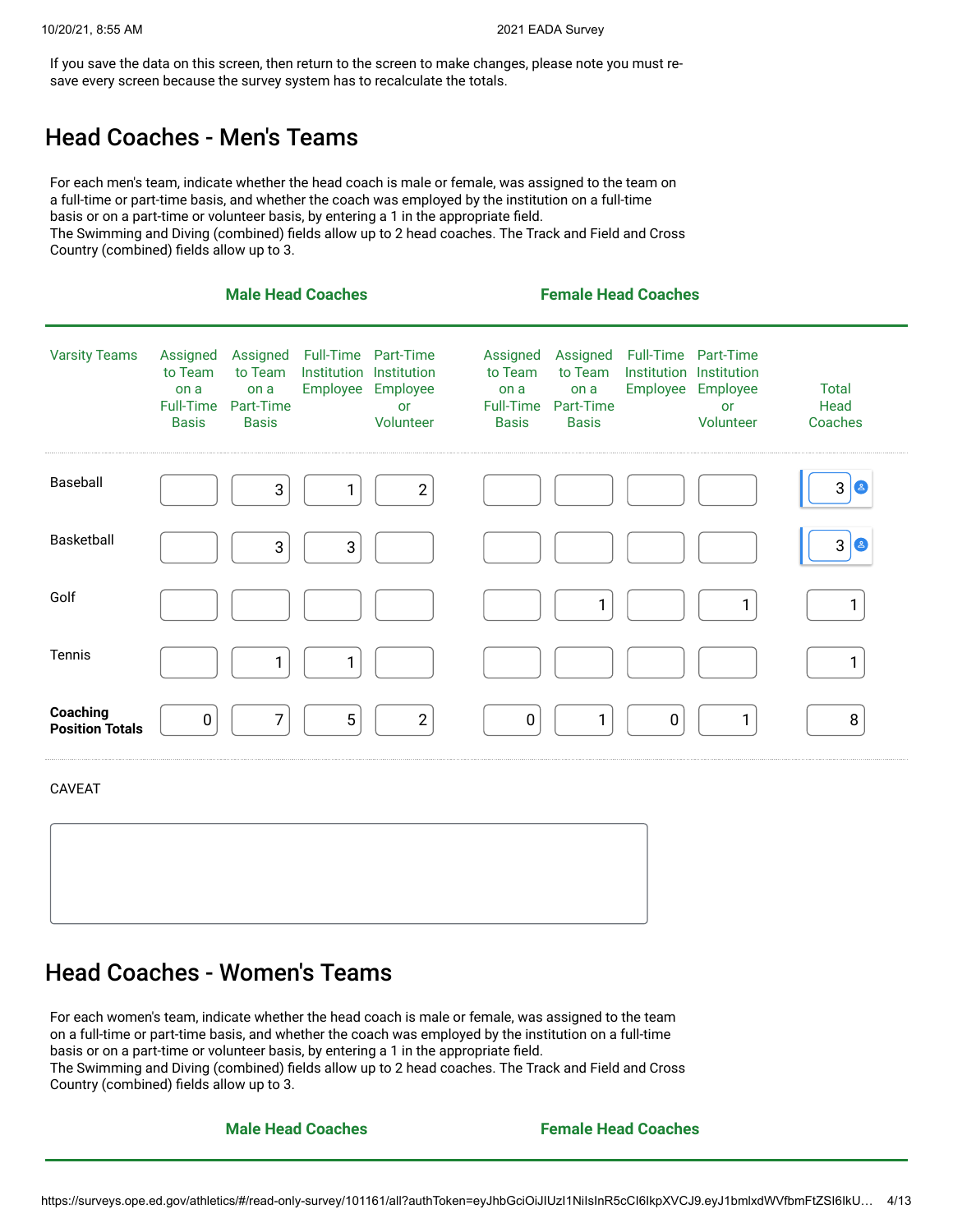| 10/20/21, 8:55 AM                  |                                                                 |                                                          |                                      |                                                         |                                                                 | 2021 EADA Survey                                         |                                             |                                                         |                                                        |
|------------------------------------|-----------------------------------------------------------------|----------------------------------------------------------|--------------------------------------|---------------------------------------------------------|-----------------------------------------------------------------|----------------------------------------------------------|---------------------------------------------|---------------------------------------------------------|--------------------------------------------------------|
| <b>Varsity Teams</b>               | Assigned<br>to Team<br>on a<br><b>Full-Time</b><br><b>Basis</b> | Assigned<br>to Team<br>on a<br>Part-Time<br><b>Basis</b> | Full-Time<br>Institution<br>Employee | Part-Time<br>Institution<br>Employee<br>or<br>Volunteer | Assigned<br>to Team<br>on a<br><b>Full-Time</b><br><b>Basis</b> | Assigned<br>to Team<br>on a<br>Part-Time<br><b>Basis</b> | <b>Full-Time</b><br>Institution<br>Employee | Part-Time<br>Institution<br>Employee<br>or<br>Volunteer | <b>Total</b><br>Head<br>Coaches                        |
| <b>Basketball</b>                  |                                                                 |                                                          |                                      |                                                         |                                                                 | $\overline{\mathbf{c}}$                                  |                                             |                                                         | $\overline{2}$<br>$\bullet$                            |
| Softball                           |                                                                 |                                                          |                                      |                                                         |                                                                 | 3                                                        | 3                                           |                                                         | $\mathbf{3}$<br>$\left( \underline{\mathbf{B}}\right)$ |
| <b>Tennis</b>                      |                                                                 |                                                          |                                      |                                                         |                                                                 | 1                                                        |                                             |                                                         |                                                        |
| Volleyball                         |                                                                 |                                                          |                                      |                                                         |                                                                 | $\mathbf{2}$                                             | 1                                           |                                                         | $\overline{2}$<br>$\bullet$                            |
| Coaching<br><b>Position Totals</b> | 0                                                               | 0                                                        | $\pmb{0}$                            | $\mathbf 0$                                             | $\mathbf 0$                                                     | 8                                                        | $\boldsymbol{6}$                            | $\overline{2}$                                          | 8                                                      |

#### CAVEAT

### Head Coaches' Salaries - Men's and Women's Teams

Enter only salaries and bonuses that your institution pays head coaches as compensation for coaching. Do not include benefits on this screen.

Do not include volunteer coaches in calculating the average salary and the Full-Time Equivalent (FTE) Total.

For help calculating the FTE total click on the Instructions link on this screen.

|                                                                                                                   | <b>Men's Teams</b> | <b>Women's</b><br><b>Teams</b> |  |
|-------------------------------------------------------------------------------------------------------------------|--------------------|--------------------------------|--|
| Average Annual Institutional Salary per Head Coaching Position<br>(for coaching duties only)                      | 16,266             | 15,046                         |  |
| Number of Head Coaching Positions Used to Calculate the Average                                                   | 8                  | 8                              |  |
| Number of Volunteer Head Coaching Positions<br>(Do not include these coaches in your salary or FTE calculations.) |                    | O                              |  |
| Average Annual Institutional Salary per Full-time equivalent (FTE)                                                | 32,532             | 30,092                         |  |
| Sum of Full-Time Equivalent (FTE) Positions Used to Calculate the<br>Average                                      | 4.00               | 4.00                           |  |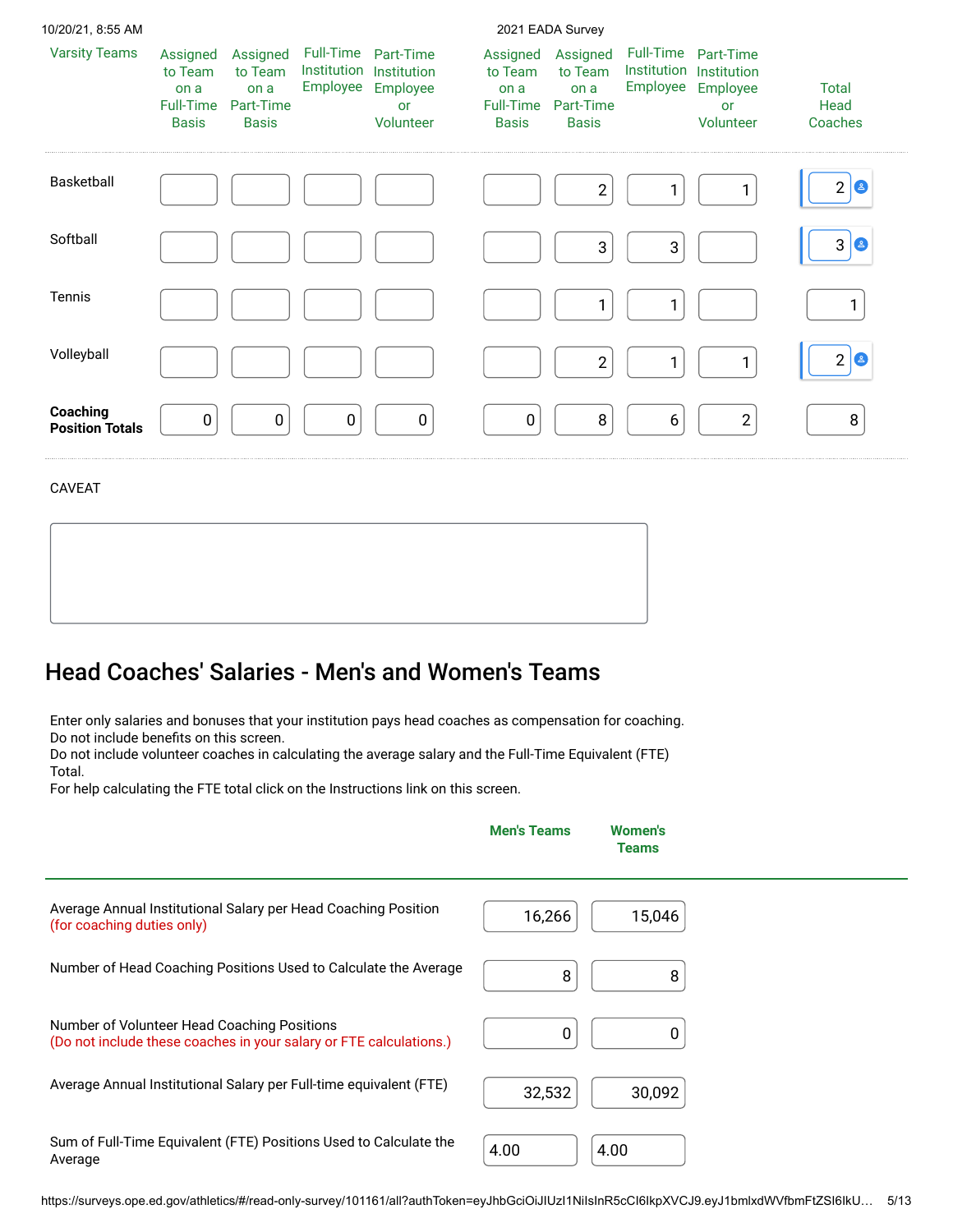#### CAVEAT

### Assistant Coaches - Men's Teams

For each men's team, indicate whether the assistant coach is male or female, was assigned to the team on a full-time or part-time basis, and whether the coach was employed by the institution on a full-time basis or on a part-time or volunteer basis, by entering a 1 in the appropriate field.

|                                    | <b>Male Assistant Coaches</b>                                   |                                   |                                                                                      |                 | <b>Female Assistant Coaches</b>                          |                                   |                                                                 |                                      |                                   |
|------------------------------------|-----------------------------------------------------------------|-----------------------------------|--------------------------------------------------------------------------------------|-----------------|----------------------------------------------------------|-----------------------------------|-----------------------------------------------------------------|--------------------------------------|-----------------------------------|
| <b>Varsity Teams</b>               | Assigned<br>to Team<br>on a<br><b>Full-Time</b><br><b>Basis</b> | on a<br>Part-Time<br><b>Basis</b> | Assigned Full-Time Part-Time<br>to Team Institution Institution<br>Employee Employee | or<br>Volunteer | Assigned<br>to Team<br>on a<br>Full-Time<br><b>Basis</b> | on a<br>Part-Time<br><b>Basis</b> | Assigned Full-Time Part-Time<br>to Team Institution Institution | Employee Employee<br>or<br>Volunteer | <b>Total Assistant</b><br>Coaches |
| Baseball                           |                                                                 | $\sqrt{3}$                        |                                                                                      | 3               |                                                          |                                   |                                                                 |                                      | 3                                 |
| Basketball                         |                                                                 | $\mathbf{3}$                      |                                                                                      | 3               |                                                          |                                   |                                                                 |                                      | $\mathbf{3}$                      |
| Golf                               |                                                                 | 1                                 |                                                                                      | 1               |                                                          |                                   |                                                                 |                                      | 1                                 |
| Tennis                             |                                                                 | 1                                 |                                                                                      | 1               |                                                          |                                   |                                                                 |                                      | 1                                 |
| Coaching<br><b>Position Totals</b> | $\pmb{0}$                                                       | $\, 8$                            | $\pmb{0}$                                                                            | $\, 8$          | $\pmb{0}$                                                | $\pmb{0}$                         | $\pmb{0}$                                                       | $\pmb{0}$                            | 8                                 |
| <b>CAVEAT</b>                      |                                                                 |                                   |                                                                                      |                 |                                                          |                                   |                                                                 |                                      |                                   |
|                                    |                                                                 |                                   |                                                                                      |                 |                                                          |                                   |                                                                 |                                      |                                   |

#### Assistant Coaches - Women's Teams

For each women's team, indicate whether the assistant coach is male or female, was assigned to the team on a full-time or part-time basis, and whether the coach was employed by the institution on a full-time basis or on a part-time or volunteer basis, by entering a 1 in the appropriate field.

#### **Male Assistant Coaches Female Assistant Coaches**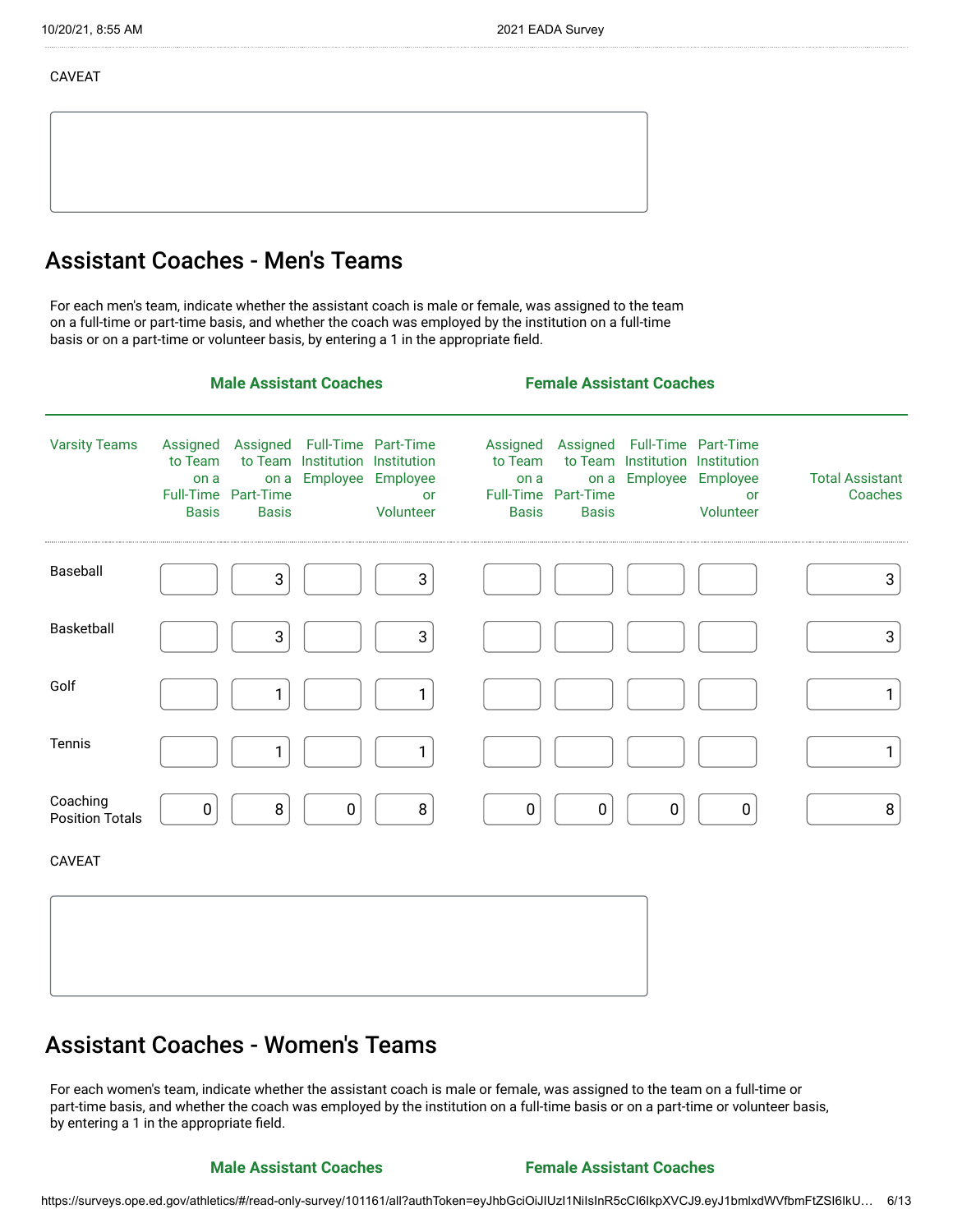| <b>Varsity Teams</b>               | Assigned<br>to Team<br>on a<br><b>Basis</b> | on a<br>Full-Time Part-Time<br><b>Basis</b> | Assigned Full-Time Part-Time<br>to Team Institution Institution | Employee Employee<br><b>or</b><br>Volunteer | to Team<br>on a<br><b>Basis</b> | Assigned Assigned Full-Time Part-Time<br>on a<br>Full-Time Part-Time<br><b>Basis</b> | to Team Institution Institution | Employee Employee<br><b>or</b><br>Volunteer | <b>Total Assistant</b><br>Coaches |
|------------------------------------|---------------------------------------------|---------------------------------------------|-----------------------------------------------------------------|---------------------------------------------|---------------------------------|--------------------------------------------------------------------------------------|---------------------------------|---------------------------------------------|-----------------------------------|
|                                    |                                             |                                             |                                                                 |                                             |                                 |                                                                                      |                                 |                                             |                                   |
| Basketball                         |                                             |                                             |                                                                 |                                             |                                 |                                                                                      |                                 |                                             | $\boldsymbol{2}$                  |
| Softball                           |                                             |                                             |                                                                 |                                             |                                 | 3                                                                                    |                                 | $\sqrt{3}$                                  | $\sqrt{3}$                        |
| Tennis                             |                                             | 1                                           |                                                                 | 1                                           |                                 |                                                                                      |                                 |                                             | $\mathbf{1}$                      |
| Volleyball                         |                                             | 1                                           |                                                                 | 1                                           |                                 | 1                                                                                    |                                 |                                             | $\overline{2}$                    |
| Coaching<br><b>Position Totals</b> | 0                                           | 3                                           | 0                                                               | $\sqrt{3}$                                  | 0                               | $\sqrt{5}$                                                                           | 0                               | $\overline{5}$                              | $\, 8$                            |
| <b>CAVEAT</b>                      |                                             |                                             |                                                                 |                                             |                                 |                                                                                      |                                 |                                             |                                   |
|                                    |                                             |                                             |                                                                 |                                             |                                 |                                                                                      |                                 |                                             |                                   |

### Assistant Coaches' Salaries - Men's and Women's Teams

Enter only salaries and bonuses that your institution pays assistant coaches as compensation for coaching. Do not include benefits on this screen.

Do not include volunteer coaches in calculating the average salary and the Full-Time Equivalent (FTE) Total.

For help calculating the FTE total click on the Instructions link on this screen.

|                                                                                                                        | <b>Men's Teams</b> | <b>Women's</b><br>Teams |  |
|------------------------------------------------------------------------------------------------------------------------|--------------------|-------------------------|--|
| Average Annual Institutional Salary per Assistant Coaching Position<br>(for coaching duties only)                      | 7,200              | 7,200                   |  |
| Number of Assistant Coaching Positions Used to Calculate the<br>Average                                                | 8                  | 8                       |  |
| Number of Volunteer Assistant Coaching Positions<br>(Do not include these coaches in your salary or FTE calculations.) |                    | 0                       |  |
| Average Annual Institutional Salary per Full-time equivalent (FTE)                                                     | 14,400             | 14,400                  |  |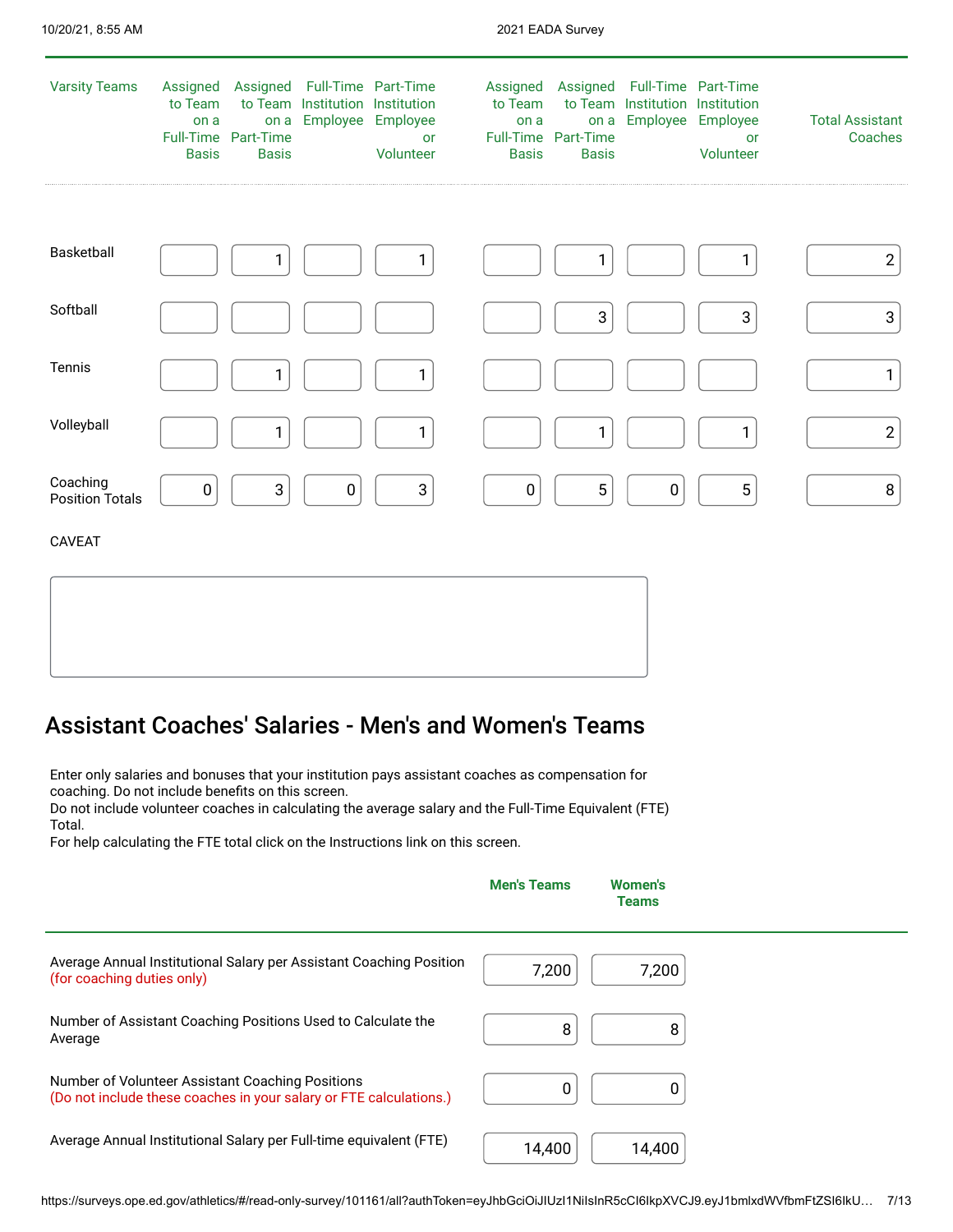Sum of Full-Time Equivalent (FTE) Positions Used to Calculate the Average

10/20/21, 8:55 AM 2021 EADA Survey

4.00 4.00

CAVEAT

### Athletically Related Student Aid - Men's and Women's Teams

Athletically related student aid is any scholarship, grant, or other form of financial assistance, offered by an institution, the terms of which require the recipient to participate in a program of intercollegiate athletics at the institution. Other student aid, of which a student-athlete simply happens to be the recipient, is not athletically related student aid. If you do not have any aid to report, enter a 0.

|                 | <b>Men's Teams</b> | <b>Women's Teams</b> | <b>Total</b> |  |
|-----------------|--------------------|----------------------|--------------|--|
| Amount of Aid   | 1,066,488          | 1,064,409            | 2,130,897    |  |
| Ratio (percent) | 50                 | 50                   | 100%         |  |
| CAVEAT          |                    |                      |              |  |
|                 |                    |                      |              |  |

#### Recruiting Expenses - Men's and Women's Teams

Recruiting expenses are all expenses an institution incurs attributable to recruiting activities. This includes, but is not limited to, expenses for lodging, meals, telephone use, and transportation (including vehicles used for recruiting purposes) for both recruits and personnel engaged in recruiting, and other expenses for official and unofficial visits, and all other expenses related to recruiting. If you do not have any recruiting expenses to report, enter a 0.

|               | <b>Men's Teams</b> | <b>Women's Teams</b> | Total |
|---------------|--------------------|----------------------|-------|
| Total         | 2,243              | 2,271                | 514   |
| <b>CAVEAT</b> |                    |                      |       |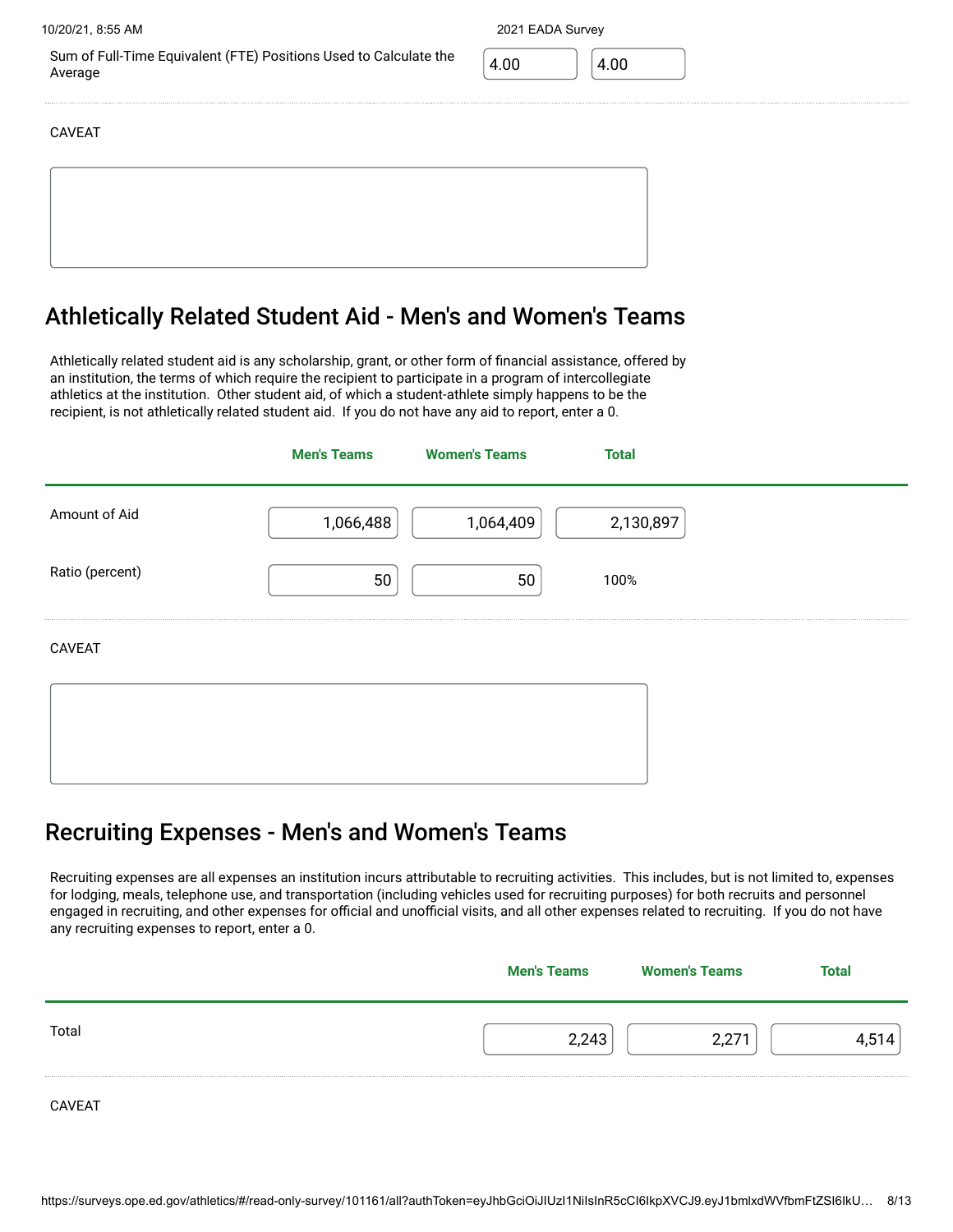### Operating (Game-Day) Expenses - Men's and Women's Teams by Team

Operating expenses are all expenses an institution incurs attributable to home, away, and neutral-site intercollegiate athletic contests (commonly known as "game-day expenses"), for (A) Lodging, meals, transportation, uniforms, and equipment for coaches, team members, support staff (including, but not limited to team managers and trainers), and others; and (B) Officials. For a sport with a men's team and a women's team that have a combined budget, click [here](https://surveys.ope.ed.gov/athletics2k21/wwwroot/documents/inst_1.pdf) for special instructions. Report actual numbers, not budgeted or estimated numbers. Please do not round beyond the next dollar.

|                                                                                          |              | <b>Men's Teams</b>                              |                |                  | <b>Women's Teams</b>                            |                |                                           |
|------------------------------------------------------------------------------------------|--------------|-------------------------------------------------|----------------|------------------|-------------------------------------------------|----------------|-------------------------------------------|
| <b>Varsity Teams</b>                                                                     | Participants | Operating<br><b>Expenses per</b><br>Participant | <b>By Team</b> | Participants     | Operating<br><b>Expenses per</b><br>Participant | <b>By Team</b> | <b>Total Operating</b><br><b>Expenses</b> |
| Basketball                                                                               | 33           | 2,945                                           | 97,179         | 27               | 3,177                                           | 85,783         | 182,962                                   |
| Baseball                                                                                 | 108          | 1,439                                           | 155,387        |                  |                                                 |                | 155,387                                   |
| Golf                                                                                     | 9            | 2,341                                           | 21,073         |                  |                                                 |                | 21,073                                    |
| Softball                                                                                 |              |                                                 |                | 65               | 1,966                                           | 127,767        | 127,767                                   |
| Tennis                                                                                   | $\, 8$       | 551                                             | 4,407          | $\boldsymbol{6}$ | 735                                             | 4,407          | 8,814                                     |
| Volleyball                                                                               |              |                                                 |                | 24               | 1,052                                           | 25,249         | 25,249                                    |
| <b>Total Operating</b><br><b>Expenses</b><br>Men's and<br><b>Women's</b><br><b>Teams</b> | 158          |                                                 | 278,046        | 122              |                                                 | 243,206        | 521,252                                   |

CAVEAT

#### **Note: This screen is for game-day expenses only.**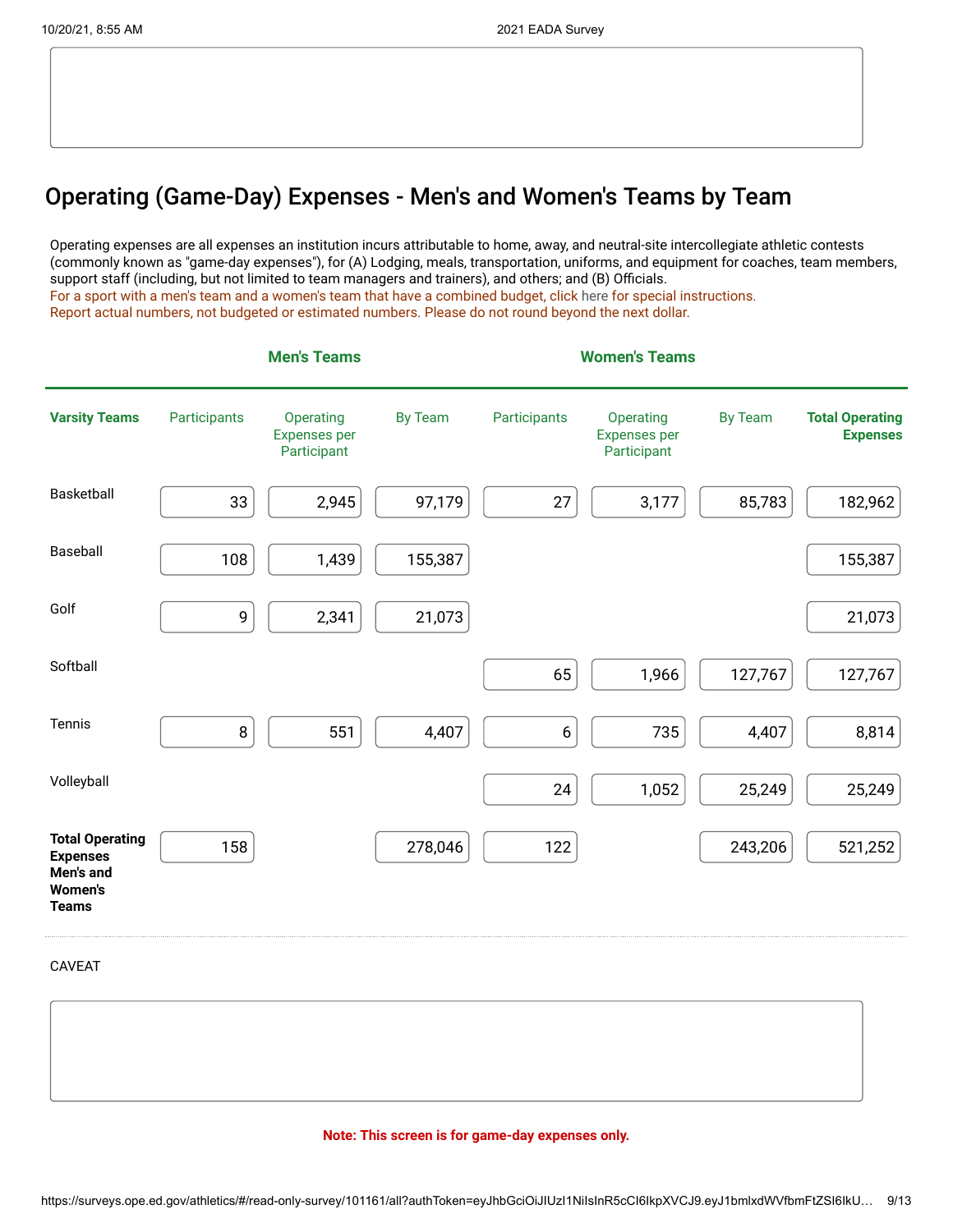### Total Expenses - Men's and Women's Teams

Enter all expenses attributable to intercollegiate athletic activities. This includes appearance guarantees and options, athletically related student aid, contract services, equipment, fundraising activities, operating expenses, promotional activities, recruiting expenses, salaries and benefits, supplies, travel, and any other expenses attributable to intercollegiate athletic activities. Report actual numbers, not budgeted or estimated numbers. Please do not round beyond the next dollar.

| <b>Varsity Teams</b>                                                                         | <b>Men's Teams</b> | <b>Women's Teams</b> | <b>Total</b> |
|----------------------------------------------------------------------------------------------|--------------------|----------------------|--------------|
| Basketball                                                                                   | 625,651            | 475,096              | 1,100,747    |
| Baseball                                                                                     | 904,085            |                      | 904,085      |
| Golf                                                                                         | 148,193            |                      | 148,193      |
| Softball                                                                                     |                    | 816,396              | 816,396      |
| Tennis                                                                                       | 118,307            | 101,506              | 219,813      |
| Volleyball                                                                                   |                    | 323,655              | 323,655      |
| Total Expenses of all Sports, Except Football and Basketball,<br>Combined                    | 1,170,585          | 1,241,557            | 2,412,142    |
| Total Expenses Men's and Women's Teams                                                       | 1,796,236          | 1,716,653            | 3,512,889    |
| Not Allocated by Gender/Sport (Expenses not attributable to a<br>particular sport or sports) |                    |                      | 135,378      |
| <b>Grand Total Expenses</b>                                                                  |                    |                      | 3,648,267    |
| <b>CAVEAT</b>                                                                                |                    |                      |              |

### Total Revenues - Men's and Women's Teams

Your total revenues must cover your total expenses.

Enter all revenues attributable to intercollegiate athletic activities. This includes revenues from appearance guarantees and options, an athletic conference, tournament or bowl games, concessions, contributions from alumni and others, institutional support, program advertising and sales, radio and television, royalties, signage and other sponsorships, sport camps, state or other government support, student activity fees, ticket and luxury box sales, and any other revenues attributable to intercollegiate athletic activities.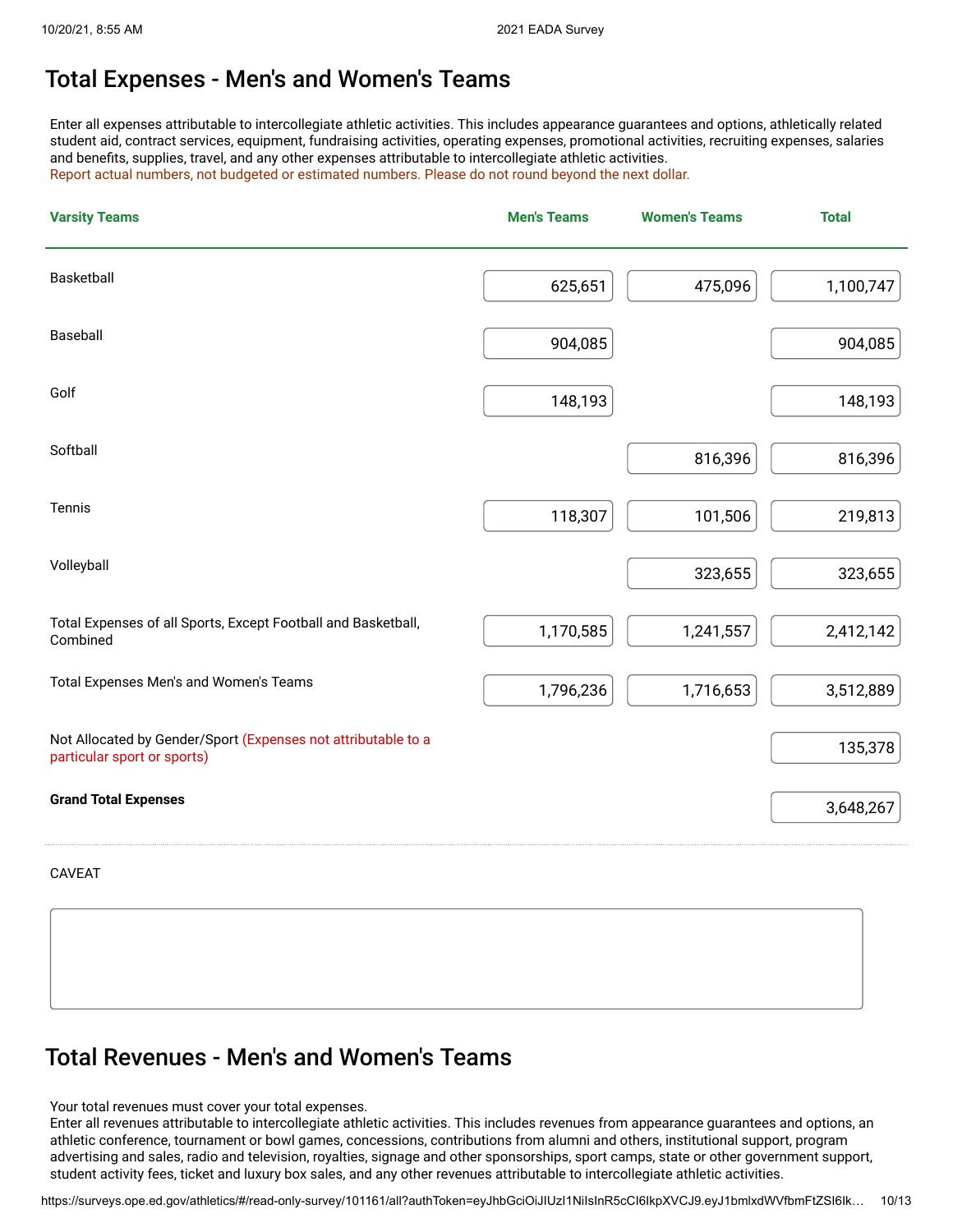#### 10/20/21, 8:55 AM 2021 EADA Survey

Report actual numbers, not budgeted or estimated numbers. Please do not round beyond the next dollar.

| <b>Varsity Teams</b>                                                                         | <b>Men's Teams</b> | <b>Women's Teams</b> | <b>Total</b> |
|----------------------------------------------------------------------------------------------|--------------------|----------------------|--------------|
| Basketball                                                                                   | 625,651            | 475,096              | 1,100,747    |
| Baseball                                                                                     | 904,085            |                      | 904,085      |
| Golf                                                                                         | 148,193            |                      | 148,193      |
| Softball                                                                                     |                    | 816,396              | 816,396      |
| Tennis                                                                                       | 118,307            | 101,506              | 219,813      |
| Volleyball                                                                                   |                    | 323,655              | 323,655      |
| Total Revenues of all Sports, Except Football and Basketball,<br>Combined                    | 1,170,585          | 1,241,557            | 2,412,142    |
| Total Revenues Men's and Women's Teams                                                       | 1,796,236          | 1,716,653            | 3,512,889    |
| Not Allocated by Gender/Sport (Revenues not attributable to a<br>particular sport or sports) |                    |                      | 135,378      |
| Grand Total for all Teams (includes by team and not allocated by<br>gender/sport)            |                    |                      | 3,648,267    |

CAVEAT

# Summary - Men's and Women's Teams

**Your Grand Total Revenues must be equal to or greater than your Grand Total Expenses or you will not be able to lock your survey.**

|   |                                        | <b>Men's Teams</b> | <b>Women's</b><br><b>Teams</b> | <b>Total</b> |  |
|---|----------------------------------------|--------------------|--------------------------------|--------------|--|
| 1 | <b>Total of Head Coaches' Salaries</b> | 130,128            | 120,368                        | 250,496      |  |
| 2 |                                        | 57,600             | 57,600                         | 115,200      |  |

https://surveys.ope.ed.gov/athletics/#/read-only-survey/101161/all?authToken=eyJhbGciOiJIUzI1NiIsInR5cCI6IkpXVCJ9.eyJ1bmlxdWVfbmFtZSI6Ik… 11/13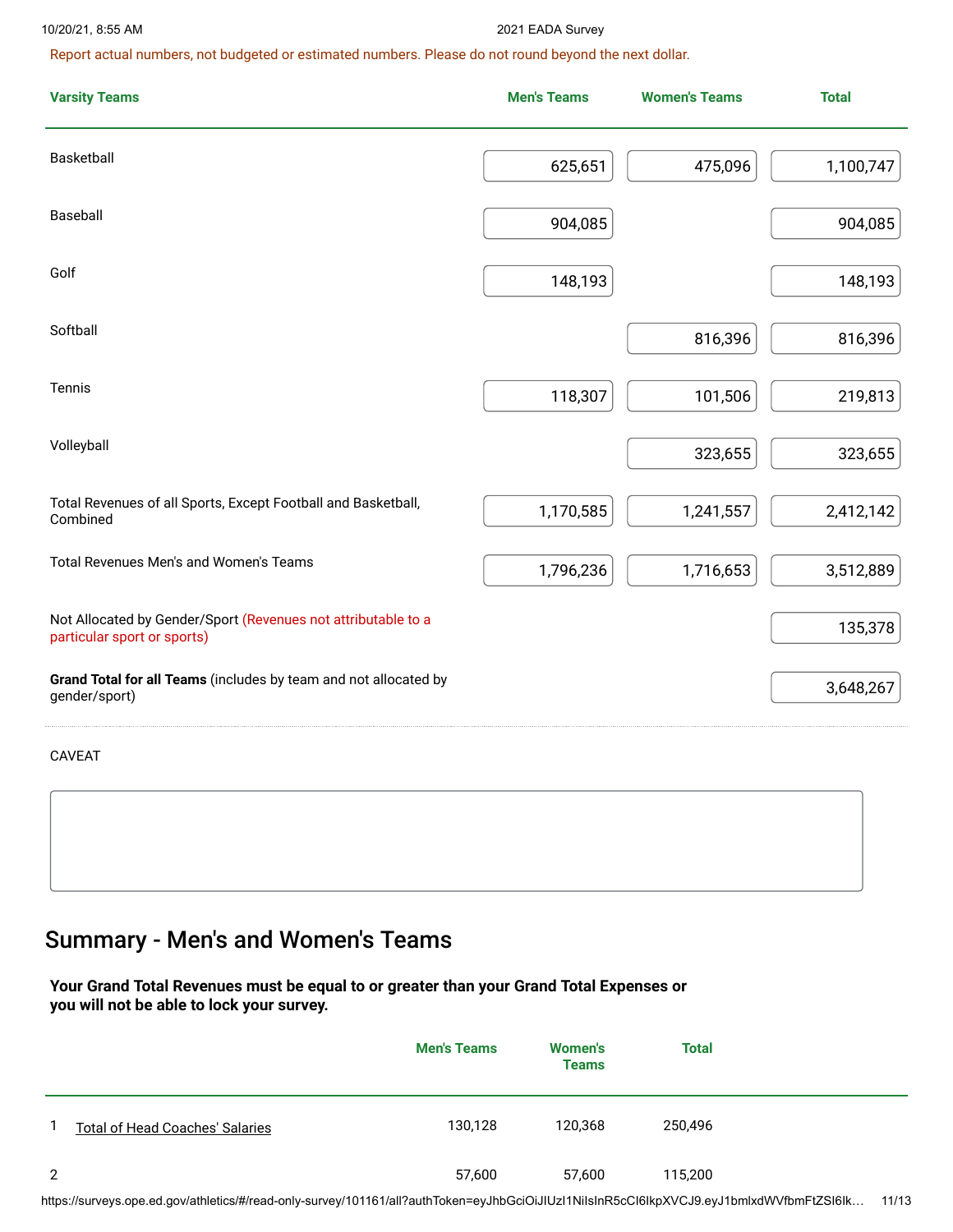| 10/20/21, 8:55 AM |                                                                                   |           | 2021 EADA Survey    |           |  |
|-------------------|-----------------------------------------------------------------------------------|-----------|---------------------|-----------|--|
|                   | <b>Total of Assistant Coaches' Salaries</b>                                       |           |                     |           |  |
| 3                 | Total Salaries (Lines 1+2)                                                        | 187,728   | 177,968             | 365,696   |  |
| 4                 | <b>Athletically Related Student Aid</b>                                           | 1,066,488 | 1,064,409           | 2,130,897 |  |
| 5                 | <b>Recruiting Expenses</b>                                                        | 2,243     | 2,271               | 4,514     |  |
| 6                 | Operating (Game-Day) Expenses                                                     | 278,046   | 243,206             | 521,252   |  |
| 7                 | Summary of Subset Expenses (Lines 3+4+5+6)                                        | 1,534,505 | 1,487,854           | 3,022,359 |  |
| 8                 | <b>Total Expenses for Teams</b>                                                   |           | 1,796,236 1,716,653 | 3,512,889 |  |
| 9                 | <b>Total Expenses for Teams Minus Subset Expenses</b><br><u>(Line 8 - Line 7)</u> | 261,731   | 228,799             | 490,530   |  |
| 10 <sub>2</sub>   | <b>Not Allocated Expenses</b>                                                     |           |                     | 135,378   |  |
|                   | 11 Grand Total Expenses (Lines 8+10)                                              |           |                     | 3,648,267 |  |
|                   | 12 Total Revenues for Teams                                                       | 1,796,236 | 1,716,653           | 3,512,889 |  |
| 13                | <b>Not Allocated Revenues</b>                                                     |           |                     | 135,378   |  |
| 14                | Grand Total Revenues (Lines 12+13)                                                |           |                     | 3,648,267 |  |
|                   | 15 Total Revenues for Teams minus Total Expenses<br>for Teams (Line 12-Line 8)    | 0         | 0                   | $\pmb{0}$ |  |
|                   | 16 Grand Total Revenues Minus Grand Total Expenses (Line 14- Line 11)             |           |                     | $\pmb{0}$ |  |

To return to a data entry screen, click on the link in the Navigation Menu. To proceed to the Supplemental Information screen, click on the link in the Navigation Menu or click on the "Next" button on this screen.

### Supplemental Information (optional)

**This screen may be used to help the reader better understand the data you have provided, or to help a prospective student-athlete make an informed choice of an athletics program.**

**This information will be viewable on the EADA public website. Please do not include the names of individuals or write messages to the help desk.**